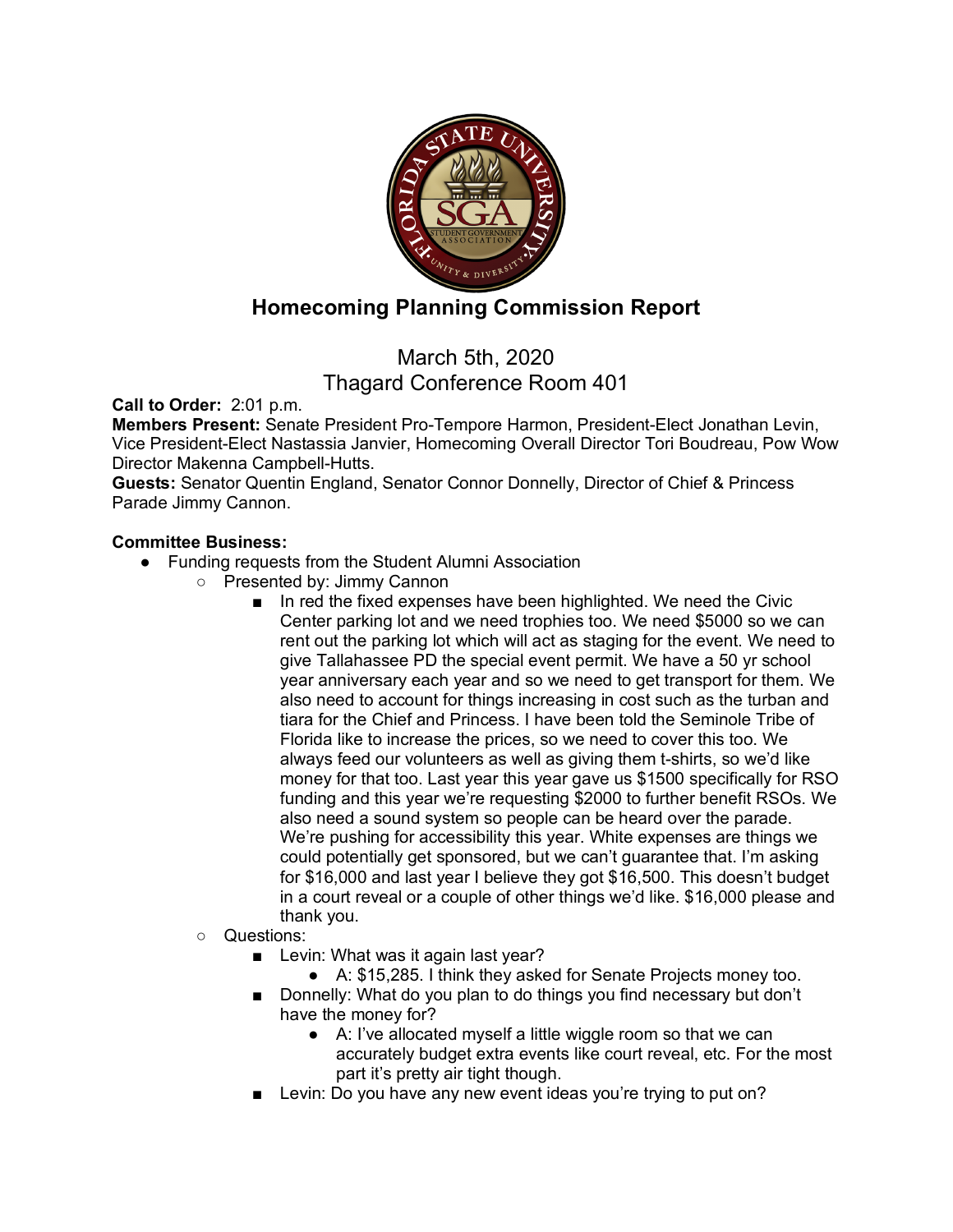- A: We're trying to up the court reveal. We're really pushing marketing this year on how we could over reveal this. We'd also like to try to better include the parents of those on the court.
- Donnelly: When do you plan on reaching out to the Seminole Tribe of Florida?
	- A: That's usually done by our advisor. I'm trying to help her though. Ideally by the end of the Semester though.
- Janvier: In your experience, do a lot of RSOs and agencies etc participate in the parade? How does that expensive funding look for RSOs? Do they struggle to get funding for floats, etc?
	- A: Last year we offered reimbursements where possible. We did parade bundles. We made 15 last year including chicken wire and other helpful supplies. I want to be able to do more this year because there are smaller RSOs that can't really afford Homecoming participation, but it'd be great to offer them the opportunity.
- Funding requests from the Homecoming Executive Council
	- Presented by: Tori Boudreau (Overall Director)
		- Our overall goals are to be innovative, increase individual participation, accessibility, accountability in Greek Orgs, engaging social media, better record of tracking attendance and making events more inclusive and welcoming. To start we are looking to do year-round programming starting now in the Spring. Countdown events - 75 days, 25 days to-go, etc to help expose Freshmen etc who don't know what an FSU Homecoming looks like. We're looking to do events with campus partners to unite the different parts of campus. From Dance Marathon to smaller RSOs, we want to work with them to have these programming events so people are getting excited for homecoming. We're allocated \$2000 for this all.
		- Last year we allocated \$24,000 to our communications team. This year we're requesting \$30,000. Especially with our merchandise which is incredibly popular with students.
		- Seminole Festival is our event with the highest amount of traffic. Some of these costs aren't negotiable such as the zipline and other carnival rides. It's about \$10,000 minimum but we're requesting \$12,000 to include items that are accessible. E.g. not everyone can walk up a zipline. We'll need money for food, a DJ and Walmart purchases like paper plates etc. \$15,000 total.
		- Spear-it Showcase: \$3000-4000 in the past. We're requesting \$4500. The stage itself is \$3000. If we want this event to be creative in the production, we'll need a little more than \$3000 to have wiggle room. This includes food for performers, decorations, etc.
		- Hospitality & Sponsorship: \$1000 but we're requesting \$750 for this now. Most of this money is used to buy stuff for artists, writers, homecoming council's food, etc. The reason we cut this is because last year this team secured \$17,000 in sponsorships and we're looking to grow that number this year. Lots of free pizza!!
		- Karaoke for a Cause: About \$1500. Typically what's allocated in the past and has worked really well. Doesn't really need more than this. We've given our homecoming hats in the past at this event as it's a 2-part event. Tabling items to support service orgs and awards for the event too.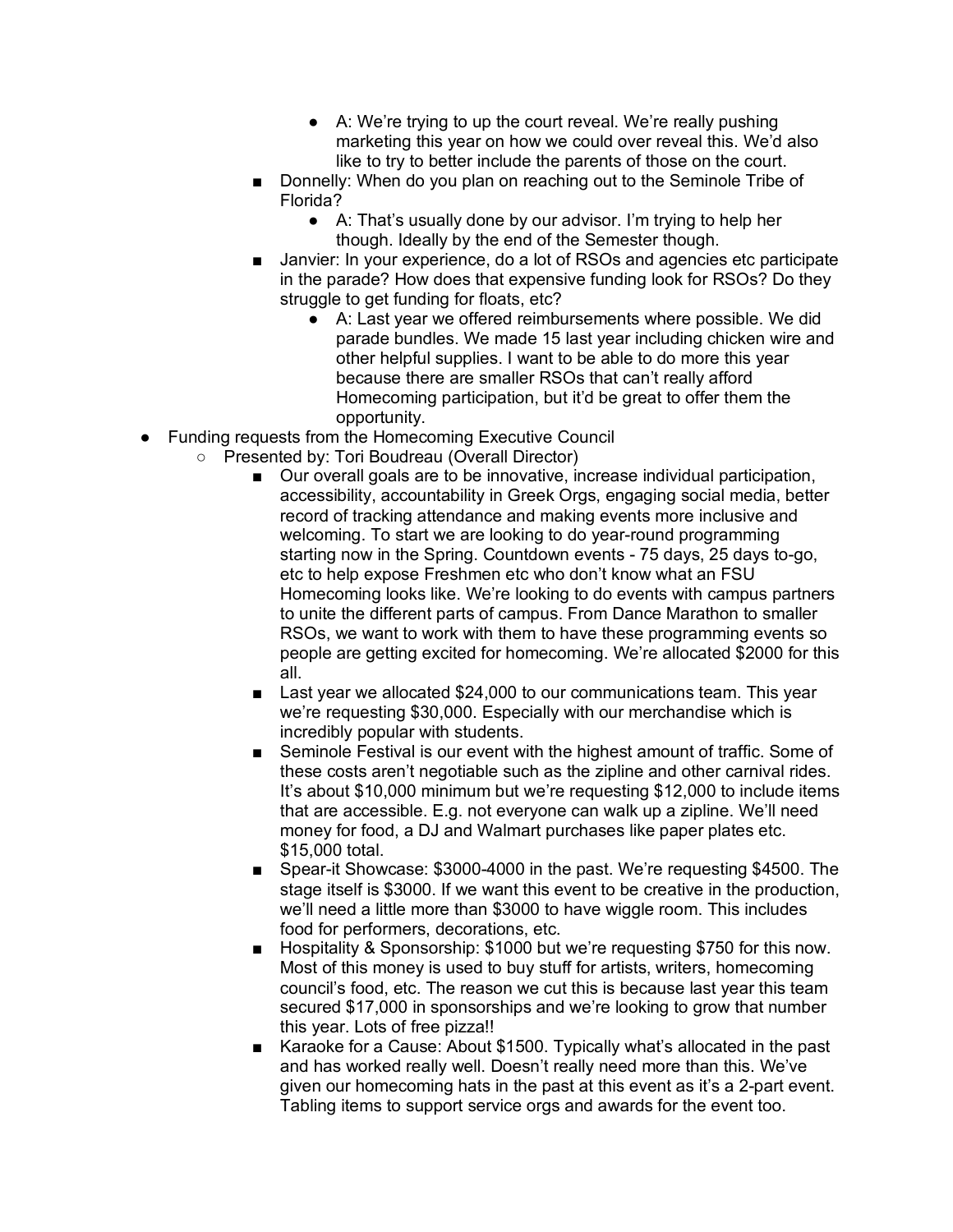- Odds & Evens: In the past it's gotten about \$2000. This year we're asking for \$3000 because we have found that in order for this event to flow logistically, we need to rent out the old IM fields and need to line them appropriately. It's hard to go out there and set up cones and stuff, so we want to make sure the event looks professional this year. That's what the main increase in funds would be. Includes equipment and awards and be able to have wiggle room in case we introduce a new sport, etc.
- Operations (Ops): Got \$1000 last year. We didn't have to purchase barricades last year thanks to a partnership with FSUPD. This year we're cutting the budget to \$750. We want Spear-it Force to have money to potentially program events and help out. Ops have to sometimes make random purchases that can't be foreseen.
- Outreach: Given \$1000 last year and are requesting \$1000 again.
- Traditions: Asking for \$1500 because the Tailgate in the last few vears has grown as an event that has resulted in us having to buy more food etc. The Pow-Wow Pre-show is going to happen for the 2nd time. We want to make sure they have funds to make the event better than last year. Want them to be able to have food and giveaways.
- Grand Total Requested: \$60,00
- Janvier: What was the allocation last year?
	- A: We do not have a headliner this year. Last year we had a headliner. The headliner committee cannot afford to fund a headliner
- Levin: Decreases in misc. account. Why?
	- A: No programming from the previous year
- Donnelly: One of your goals is accountability in Greek Life. What does this look like?
	- A: Our Outreach Director is already in contact with OSFL. Our Council has already been to several Presidents' meetings. We're talking about what does Greek participation looks like on their end and see how we can help support that. We're trying to create action plans to figure out what happens if one team in a pair gets suspended/can't participate in Homecoming.
- Donnelly: What do the year-round events look like?
	- A: It's the first time we're doing this. We've seen that there's a trend that people don't know what Homecoming is and we want it to be in the back of their minds for the entire year.
- Donnelly: How do you look to increase smaller RSOs with partnering?
	- A: So, we've found that the smaller RSOs seem intimidated to get involved as Homecoming is such a big event. This year we're having a 4 person outreach committee for the second time. We will personalize invitations to these RSOs and encourage RSOs to come individually and explain they don't necessarily have to partner with people. Showing them that there's events for everyone.
- Funding requests from Pow Wow
	- Presented by: Makenna Campbell-Hutts
		- This year Pow-Wow is half pep-rally half comedy show. Showcases the Tallahassee and FSU community. Holds up to 8500 people. Longest standing Homecoming tradition. 72nd Homecoming so 72nd Pow-Wow! We're asking for \$204,000. This event grows every year in size. The budget size will definitely aid us in taking this event further and better interact with students. Total cost of past Pow-Wows: 2017, 2018, 2019 all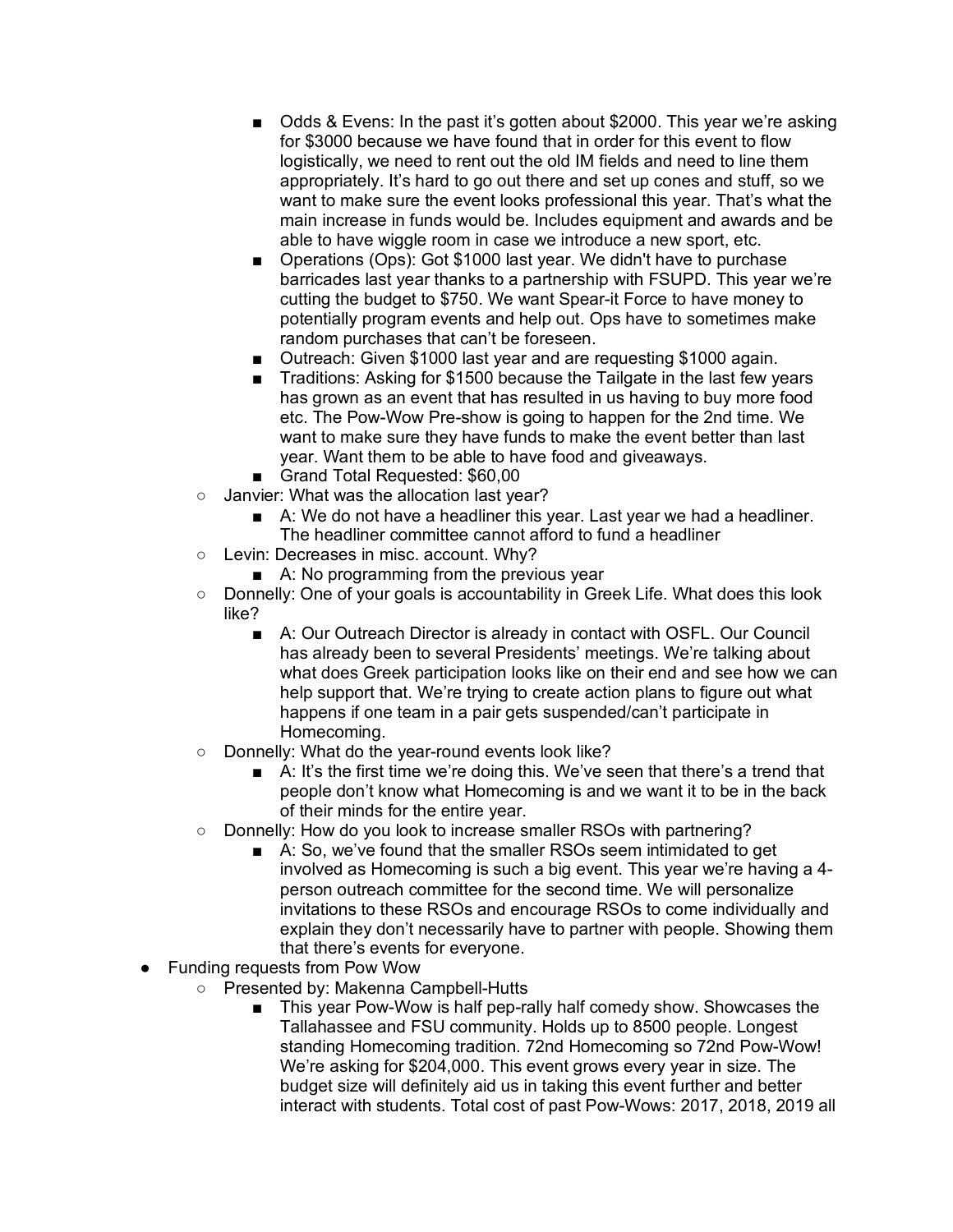exceeded \$200,000 but never were allocated as such. There was a \$30,000 difference last year between what was spent and what was allocated.

- Necessities:
	- Production group: \$50,000
		- Stage, lights, music, etc.
	- Seminole Productions: \$25,000
		- All of the videos and publications like that.
		- Looking to highlight student experience this year
		- Sports had 3 videos last year. What's it look like to be in the Senate or SGA, to be an international student, to go to class each day, etc.
	- Civic Center: \$50,000
		- Space, Security, etc.
	- Artist Fee: \$75,300
		- Trying to be more fiscally responsible with the acts that we get
		- Artist fee can be raised and lowered, it all depends. Most of the time it's usually non-negotiable though.
- Total request without Artist fee: \$128,700
- Total with Artist fee: \$204,000
- Questions
	- Donnelly: In what ways are you looking to change the direction of the show?
		- A: We're trying to really utilize lights, visuals and sound and instead of the typical stage we'd prefer to have it like a Basketball game where a stage is in the middle. Do we have confetti all over the stadium instead of just around the stage, etc.
	- Donnelly: Past 3 years has been male headliner artists. Are you looking at a female headliner?
		- A: The last female headliner was 2016. I don't think we've had a woman of color as a headliner at all yet. We're going to bring diversity and inclusivity to the Pow-Wow stage in terms of student involvement and acts too
	- Janvier: How do you go about marketing?
		- A: Put in the Communication fund. Promoting Pow-Wow and Homecoming events together seems to be the best way to promote things. Athletics have helped promote Homecoming and Pow-Wow at Football games in the past too.

## ● **Deliberations**

- The committee has **\$280,000** to disperse
- Total requests: \$16,285 (SAA) + \$60,000 (HC) + \$204,000 (PW) = **\$280,285**
- Roundtable
	- Levin moves into roundtable discussion, Janvier seconds
	- Janvier: Student participation is key. Specifically, for HC executive council events, it's very hard to get outreach and get students to come to these events. Since we're giving so much money to this I'd like to look into possible unconventional means of marketing to make sure we get the turnout we want.
	- Boudreau: We completely agree. We want to give our Communications team more money than they've ever been given before. Our council is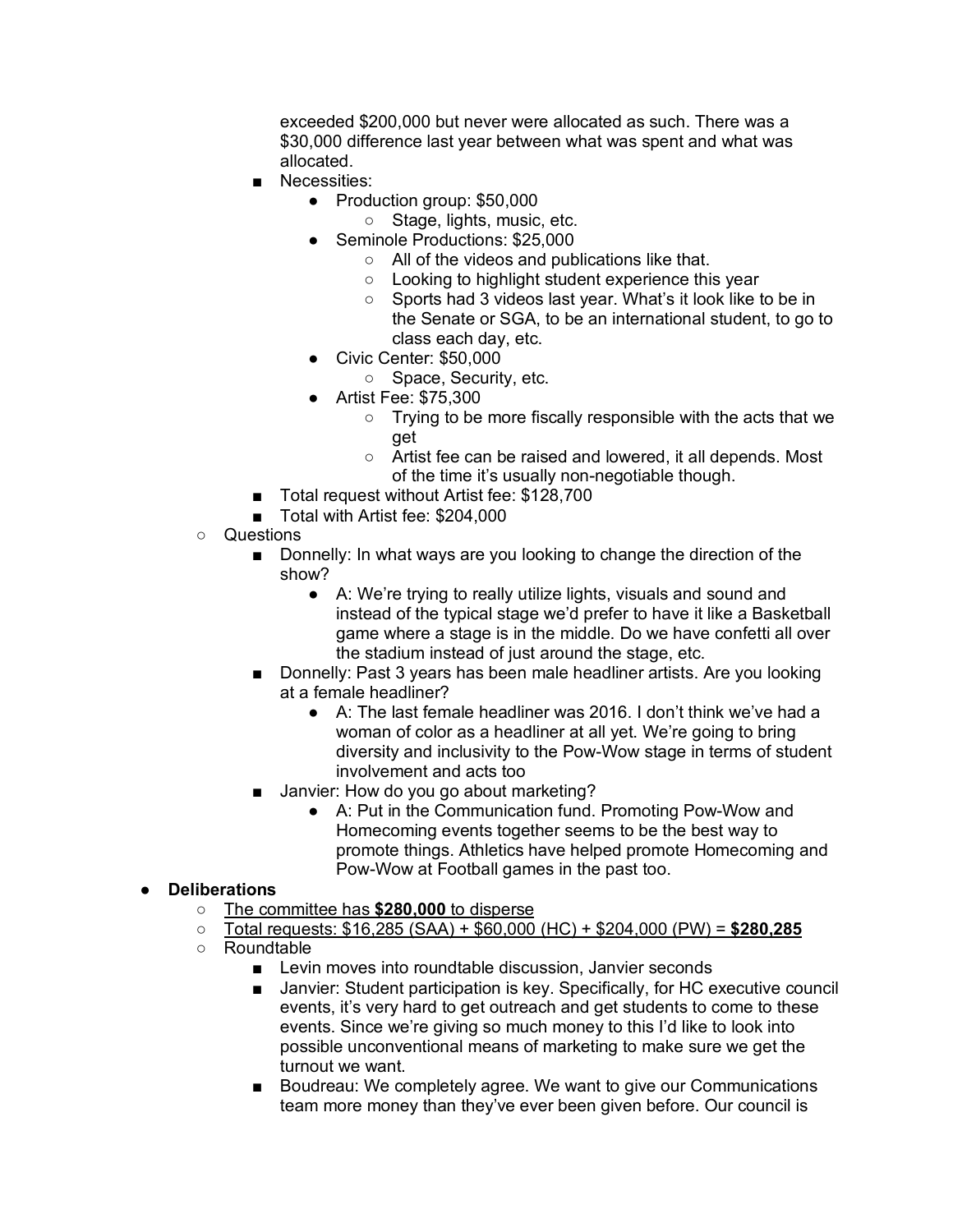always creative but never has the money to support their ideas. In terms of print, door hangers were popular. Word of mouth is absolutely key though. Our communication has almost doubled with the talent they have in terms of marketing tactics and schemes. The best thing we can do is support our Marketing & Communication people and the outreach team.

- Campbell-Hutts: We're restructured and repurposed positions on our council. We've split up marketing/pr and tabling up so one committee isn't bogged down with too many responsibilities. We're brainstorming as a group a lot right now.
- Boudreau: My first year in homecoming we had 3 people in our communication team. Last year was 4 and this year is 5. It's one of our top priorities.
- Janvier: That's music to my ears!
- Cannon: If necessary, we can cut the \$285 from our budget. I already know where we can save that from.
- Campbell-Hutts: It could also be cut from Pow-Wow as we work closely with SAA anyway.
- Cannon: I'm happy to cut \$285
- Levin moves to fund SAA \$16,000. Boudreau seconds. No objections.
	- SAA is **FUNDED**
- Levin moves to fund Homecoming Executive Council \$60,000. Campbell-Hutts seconds. No objections.
	- Homecoming Executive Council is **FUNDED.**
- Janvier moves to fund Pow-Wow \$204,000. Boudreau seconds. No objections.
	- Pow-Wow is **FUNDED.**

The committee also discussed recommendations that they would like to make to the Student Alumni Association, Homecoming, and Pow Wow.

The following reflects the decision made by the Homecoming Planning Commission:

| <b>Homecoming Planning Commission 2020</b> |           |
|--------------------------------------------|-----------|
| <b>Student Alumni Association</b>          | \$16,000  |
| Pow Wow                                    | \$204,000 |
| <b>Homecoming Overall</b>                  | \$60,000  |
| <b>Total</b>                               | \$280,000 |

**Proviso:** All events funded by the Homecoming Commission shall be free for all current FSU students.

**Proviso:** Homecoming shall prioritize Karaoke for a Cause, Odds and Evens, Seminole Festival, and Spear it Showcase; and fund promotional items and activities that will reach the student body as a whole.

**Proviso:** Student Alumni Association will fund RSO participation \$2000 in the parade. This includes \$1500, for up to \$150 per organization, to request funds for reimbursement; and \$500